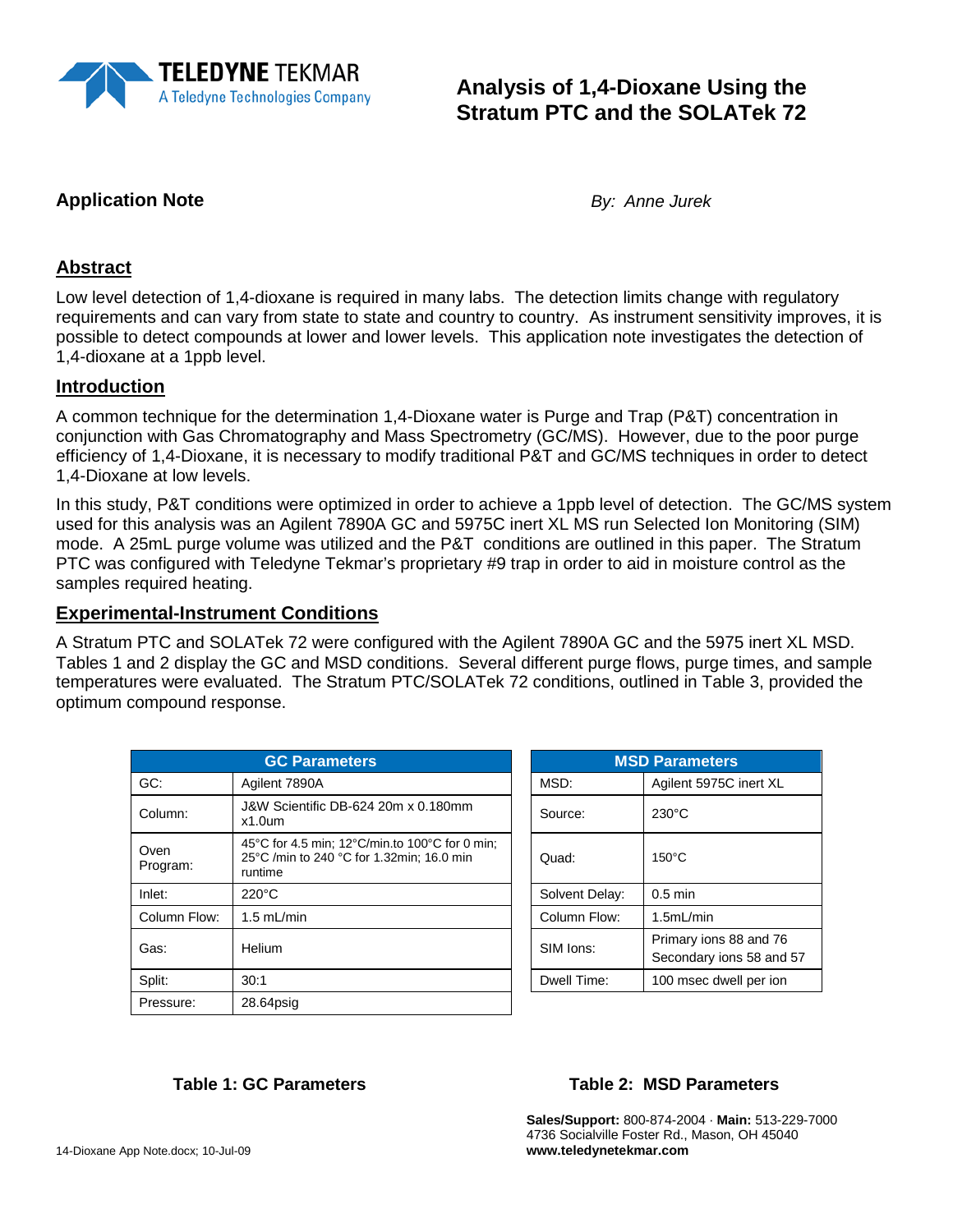| <u>JUALUILLET VAIN JULATEN 72 FAIAINGIST</u><br><b>Water Parameters</b> |                 |                            |                        |  |  |
|-------------------------------------------------------------------------|-----------------|----------------------------|------------------------|--|--|
| <b>Variable</b>                                                         | Value           | <b>Variable</b>            | <b>Value</b>           |  |  |
| Rinse Water Temp                                                        | $90^{\circ}$ C  | Sample Preheat Time        | 5.00 min               |  |  |
| Sample Cup Temp:                                                        | 30°C            | Sample Temp                | $60^{\circ}$ C         |  |  |
| Sample Needle Temp                                                      | 30°C            | <b>Purge Time</b>          | 5.00                   |  |  |
| <b>Transfer Line Temp</b>                                               | 125°C           | Purge Temp                 | $0^{\circ}$ C          |  |  |
| Soil Valve Temp                                                         | 125°C           | <b>Purge Flow</b>          | 100mL/min              |  |  |
| Sample Sweep Time                                                       | $0.50$ min      | Dry Purge Time             | 1.00 min               |  |  |
| Needle Rinse Volume                                                     | 7mL             | Dry Purge Temp             | $40^{\circ}$ C         |  |  |
| Needle Sweep Time                                                       | $0.50$ min      | Dry Purge Flow             | 200mL/min              |  |  |
| <b>Bake Rinse Volume</b>                                                | 25mL            | <b>GC Start</b>            | <b>Start of Desorb</b> |  |  |
| <b>Bake Sweep Time</b>                                                  | $0.50$ min      | <b>Desorb Preheat Temp</b> | $245^{\circ}$ C        |  |  |
| <b>Bake Drain Time</b>                                                  | $0.50$ min      | <b>Desorb Drain</b>        | On                     |  |  |
| Number of Bake Rinses                                                   | 2               | <b>Desorb Time</b>         | 1.00 min               |  |  |
| <b>Valve Oven Temp</b>                                                  | $140^{\circ}$ C | <b>Desorb Temp</b>         | $250^{\circ}$ C        |  |  |
| <b>Transfer Line Temp</b>                                               | $140^{\circ}$ C | <b>Desorb Flow</b>         | 300mL/min              |  |  |
| Sample Mount Temp                                                       | $90^{\circ}$ C  | <b>Bake Time</b>           | 2.00 min               |  |  |
| Purge ready Temp                                                        | $45^{\circ}$ C  | <b>Bake Temp</b>           | $270^{\circ}$ C        |  |  |
| <b>Condenser Ready Temp</b>                                             | 40°C            | <b>Bake Flow</b>           | 400mL/min              |  |  |
| <b>Condenser Purge Temp</b>                                             | $20^{\circ}$ C  | <b>Condenser Bake Temp</b> | 175°C                  |  |  |
| <b>Standby Flow</b><br>10mL/min                                         |                 |                            |                        |  |  |
| Pre-Purge Time<br>$0.50$ min                                            |                 |                            |                        |  |  |
| <b>Pre-Purge Flow</b>                                                   | 40mL/min        |                            |                        |  |  |
| Sample Heater                                                           | On              |                            |                        |  |  |

# **Stratum PTC and SOL ATek 72 Parameters**

#### **Table 3: Stratum PTC and SOLATek 72 Parameters**

**Stratum PTC Parameters are indicated in blue**

### **Standard Preparation**

#### **A 1000ppm 1,4-dioxane working standard was prepared:**

| <b>STD</b> | Cat# Name                       | Batch# | Concentration Amt. Used Vol. Final Conc. |  |                                         |
|------------|---------------------------------|--------|------------------------------------------|--|-----------------------------------------|
|            | Sigma 34857 1,4-dioxane 12184TD |        | >99.5% pure                              |  | $10\mu L$ $10\text{m}$ $1000\text{ppm}$ |

### **A 50ppm stock standard was prepared from the 1000ppm working standard as follows:**

| Amt. Used   |      | Vol. Final Conc. |
|-------------|------|------------------|
| $500 \mu L$ | 10mL | 50ppm            |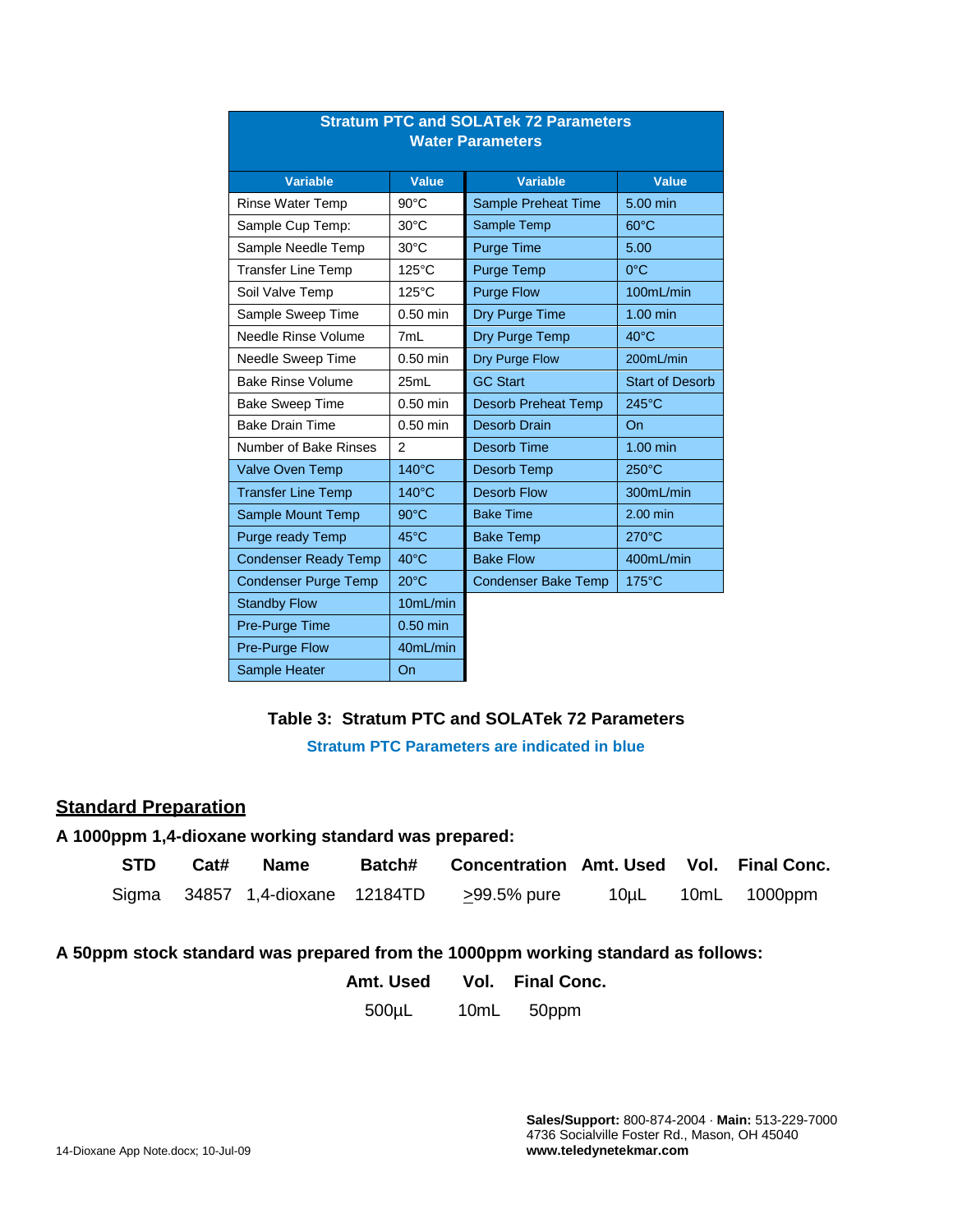#### **Curve Preparation**

The 50ppm stock standard was used to prepare the following calibration points in a 50mL volumetric flask filled to volume with de-ionized water.

| <b>Amount Used</b> | <b>Final Volume</b> | <b>Final Concentration</b> |
|--------------------|---------------------|----------------------------|
| 1.0 <sub>µ</sub>   | 50 <sub>mL</sub>    | 1.0ppb                     |
| 5.0 <sub>µ</sub>   | 50mL                | 5.0ppb                     |
| $10.0\mu$ L        | 50mL                | $10.0$ ppb                 |
| $25.0 \mu L$       | 50mL                | $25.0$ ppb                 |
| $50.0\mu$ L        | 50mL                | 50.0ppb                    |
| 100.0µL            | 50mL                | 100.0ppb                   |

The standards were transferred to headspace free 40mL vials for analysis. A 25mL purge volume was used. A 25ppm Internal Standard (IS) of the MTBE-d3 was prepared in methanol and transferred to the standard vessel on the SOLATek 72. The SOLATek 72 then transferred the IS in 10µL aliquots to the samples in order to hold the IS concentration at a constant 10ppb.

#### **Results**

The calibration data was analyzed using Agilent Chemstation software. The relative response factor of 1,4 dioxane was 7.93. A statistical determination of the MDL's was determined for 1,4-dioxane by analyzing seven replicate standards of a 1ppb calibration standard. Finally, seven replicate standards of a 10ppb calibration standard were analyzed in order to determine the precision and accuracy of the experimental conditions. As established in Table 4, using the Stratum PTC and SOLATek 72 and the outlined experimental conditions, 1,4 dioxane may be detected down to the 1ppb level.

| Compound     | <b>Spike</b> | MDL   | <b>Spike Level</b> | Accuracy | Precision |
|--------------|--------------|-------|--------------------|----------|-----------|
| MTBE-d3 (IS) | 10.00        | N/A   | 10.00              | 3.33     | N/A       |
| 1.4-Dioxane  | 1.00         | 0.275 | 10.00              | 10.76    | 102.3     |

**Table 4: Experimental Results**